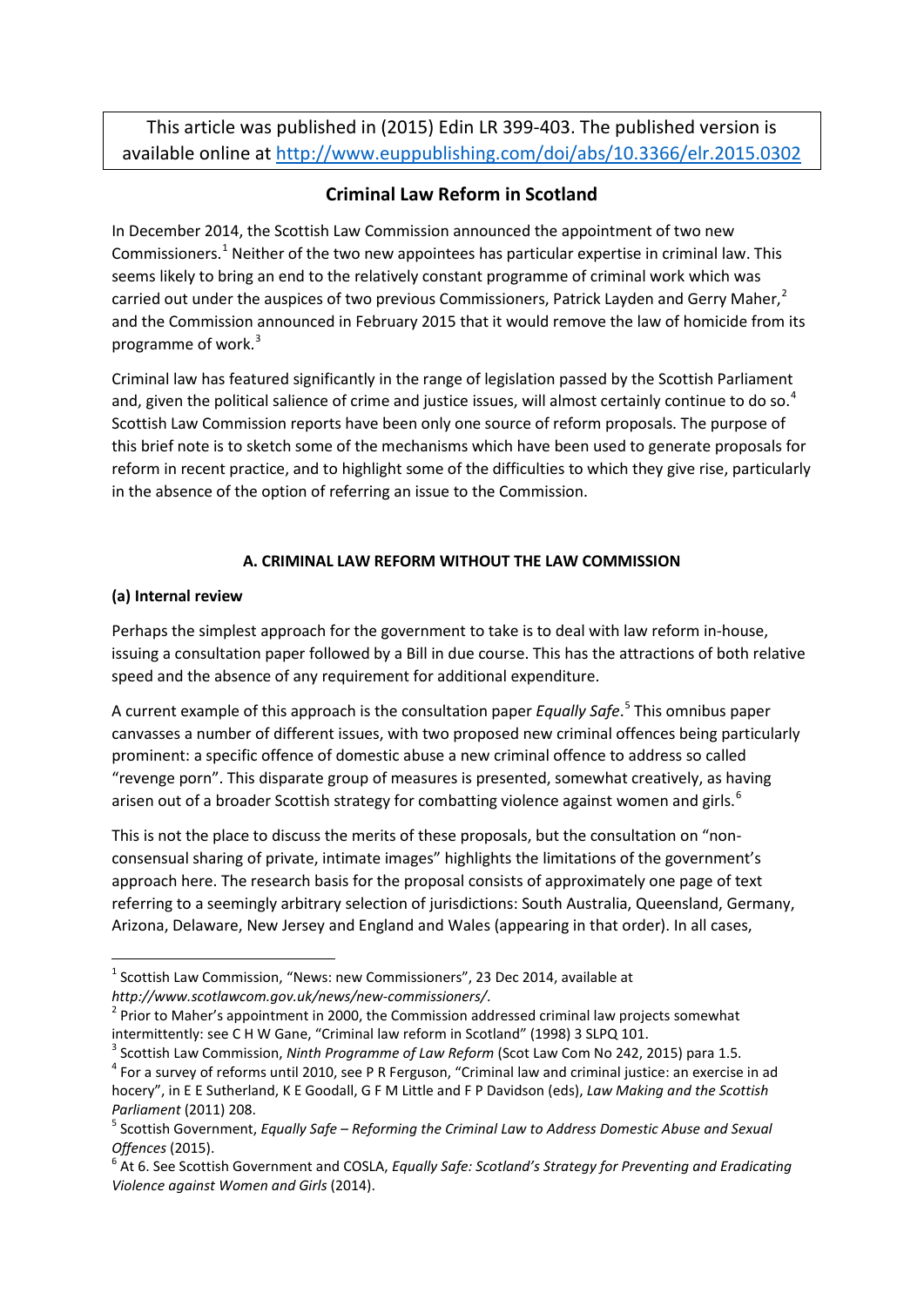weblinks are provided for the relevant legislation, not always to authoritative versions. In the case of Germany, the reference is to an English translation of the German *Strafgesetzbuch*. [7](#page-1-0) Unfortunately, the particular section which the consultation paper quotes was deleted and replaced with a different provision in January of this year.<sup>[8](#page-1-1)</sup> That does not really matter, however, because the discussion of legislation in other jurisdictions is little more than rhetorical in nature, serving simply to show that other jurisdictions do in fact have an offence of this type. Almost nothing is actually drawn from the way in which they have constructed those offences. There is no discussion of any of the policy discussions which led to their creation, the principles which were thought to underpin their creation and scope, any difficulties which have been experienced in their implementation, or relevant scholarly literature of any sort.

The consultation notes a series of questions to be considered in the formulation of any new offence, including whether it should be restricted to images, what type of images (if this is the formulation) should be covered, and the fault element that should be required. The tone is consistently one of caution: if expansive definitions and low thresholds of fault are adopted, then there might be cases which could not be prosecuted. (There is no express acknowledgment of the fact that expansive definitions and low thresholds of fault may lead to people being convicted for behaviour which should not amount to a criminal offence.) Because the consultation paper does not clearly identify what principles should apply in marking out the scope of criminal liability, it is difficult meaningfully to engage with these questions. Identifying the principles which underpin any criminal offence or offences<sup>[9](#page-1-2)</sup> is no mere academic flourish:<sup>[10](#page-1-3)</sup> it allows us to assess the desirability of proposed formulations of a possible offence. Consultation should be an attempt to refine those principles, not to discover them for the first time.

### **(b) An investigator and reference group**

An alternative approach which has found favour in recent practice is for the government to appoint an individual – often, but not always, a judge – to conduct a review. Examples of this are the Carloway Review of criminal procedure,<sup>[11](#page-1-4)</sup> Lord Bonomy's recently completed *Post-Corroboration* Safeguards Review,<sup>[12](#page-1-5)</sup> and John Scott QC's review of stop and search.<sup>[13](#page-1-6)</sup> There is no fixed structure for these reviews, which sometimes identify the reviewer as the chair of a group of individuals with relevant knowledge and experience, $14$  and sometimes place the review in their hands personally but with the assistance of a similarly constituted "reference group".<sup>[15](#page-1-8)</sup>

<span id="page-1-2"></span><span id="page-1-1"></span>

<span id="page-1-0"></span><sup>&</sup>lt;sup>7</sup> Available at *http://www.gesetze-im-internet.de/englisch\_stgb/.*<br><sup>8</sup> The provision remains StGB §201a, as amended on 21 January 2015.<br><sup>9</sup> See e.g. the guiding principles identified in Scottish Law Commission, Report o Offences (Scot Law Com No 209, 2007) paras 1.22-1.31.<br><sup>10</sup> See O S Kerr, "A theory of law" (2012) 16 Green Bag 2d 111.<br><sup>11</sup> The Carloway Review: Report and Recommendations (2011). Lord Carloway's own views on law reform ar

<span id="page-1-3"></span>

<span id="page-1-4"></span>canvassed in his lecture "To 'mend the lawes, that neids mendement': a Scottish perspective on lawyers as law reformers", delivered to the Commonwealth Association of Law Reform Agencies at its conference in Edinburgh in April 2015 and available at *http://www.scotland-*

<span id="page-1-6"></span>

<span id="page-1-5"></span>judiciary.org.uk/Upload/Documents/LJCCALRAsBiennialConference11April2015.pdf.<br><sup>12</sup> The Post-corroboration Safeguards Review: Final Report (2015).<br><sup>13</sup> See http://www.gov.scot/About/Review/stopandsearch.<br><sup>14</sup> As in the case

<span id="page-1-8"></span><span id="page-1-7"></span>*Summary Justice Review Committee: Report to Ministers* (2004).<br><sup>15</sup> As in the case of the Carloway Review and the *Post-Corroboration Safeguards Review*. I was a member of the reference group for the latter review and chaired the accompanying academic expert group. See also Sheriff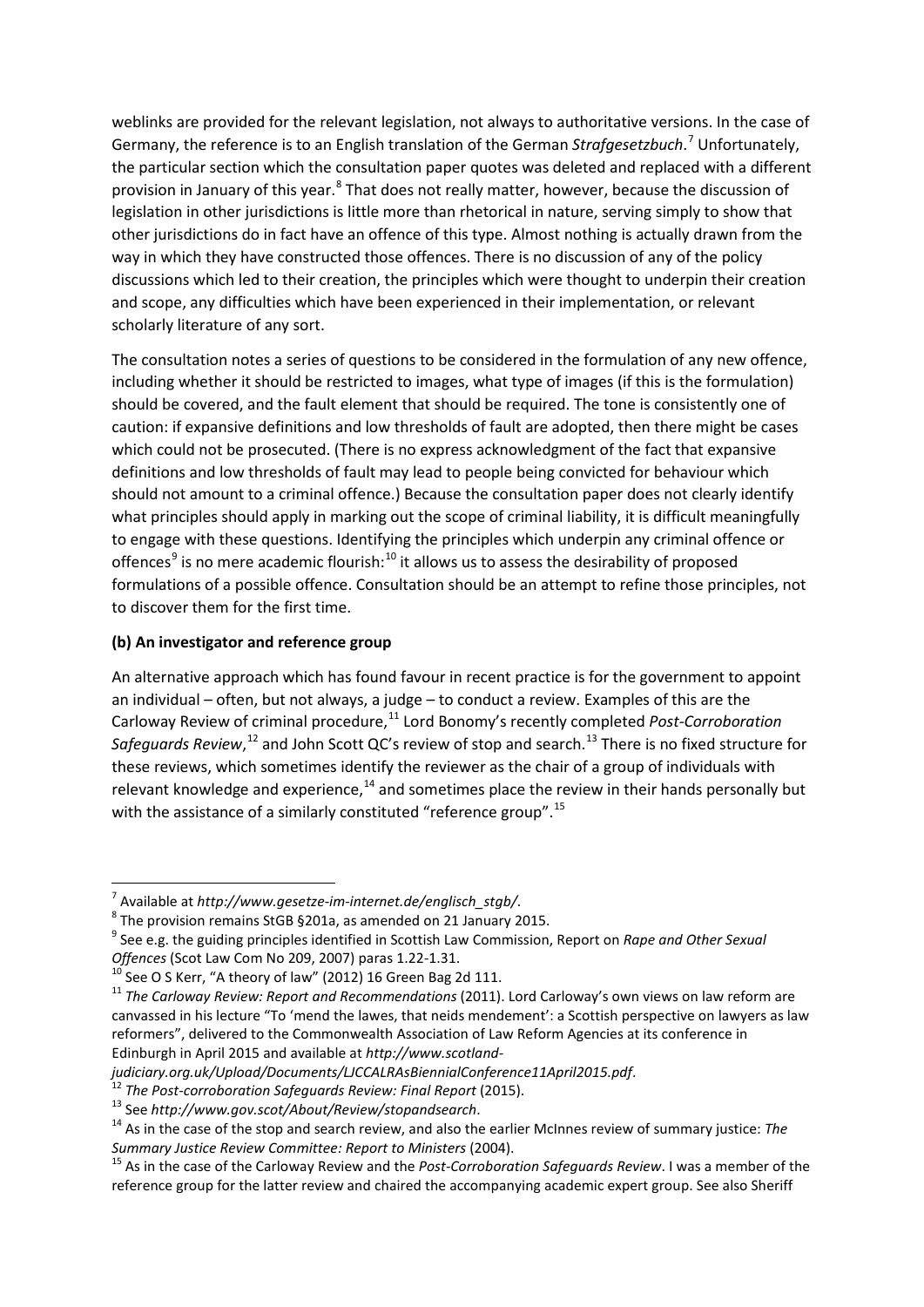In the "reference group" model, the relationship between the investigator and the group appears to be at the discretion of the reviewer. The reviewer may choose to take such soundings from the group as they feel appropriate, but to present their own views alone. When Lord Carloway gave evidence to the Justice Committee regarding his review, he could not answer a question from the convener on which members of his reference group had disagreed with his proposals on corroboration: "we did not have a system whereby the final report was put to the reference group and we noted who was in favour of one part of the report and who was in favour of the other". <sup>[16](#page-2-0)</sup> In contrast, the Post-Corroboration Safeguards Review's final report was presented as representing the views of the reference group as a whole, with certain members of the group including dissenting statements on particular points.<sup>[17](#page-2-1)</sup>

#### **B. TIMESCALES**

One of the unusual features of the Post-Corroboration Safeguards Review was that Lord Bonomy chose to commission an academic report to inform its work. Compared to (for example) a Scottish Law Commission report, this was produced in a relatively short timescale, being published within six months.<sup>[18](#page-2-2)</sup> Despite the reference group largely delaying its work until this academic report was available, the Review itself reported within fourteen months of having been established, only two months longer than the year required for the Carloway Review.<sup>[19](#page-2-3)</sup>

Scottish Law Commission projects may take somewhat longer: for example, the review of rape and other sexual offences took almost three and a half years from the issue being referred to the Commission to a report being submitted to the Scottish Ministers.<sup>[20](#page-2-4)</sup>

There are obvious attractions to governments in being able to undertake law reform projects within short timescales. There are also obvious reasons why such attempts might fail. The Expert Group on Corporate Homicide, $^{21}$  $^{21}$  $^{21}$  which reported within six months, is an example of this: having been told that there was insufficient time or resources for a literature review or research project to be carried out, it produced a report which was entirely unworkable and potentially created considerable difficulties

**.** 

Principal Bowen's review of sheriff and jury procedure: E F Bowen, *The Independent Review of Sheriff and Jury* 

<span id="page-2-0"></span>*Procedure* (2010).<br><sup>16</sup> Justice Committee Official Report 24 September 2013, col 3241. Some confusion appears to have been caused by the fact that Lord Carloway's report used "we" rather than "I" in expressing its recommendations:

see ibid col 3242 and Justice Committee Official Report 29 November 2011 col 555.<br><sup>17</sup> See The Post-corroboration Safeguards Review (n 12) paras 2.15, 7.27 and 9.25-9.26.

<span id="page-2-2"></span><span id="page-2-1"></span><sup>&</sup>lt;sup>18</sup> J Chalmers, F Leverick and A Shaw (eds), Post-Corroboration Safeguards Review: Report of the Academic *Expert Group* (2014).<br><sup>19</sup> Lord Carloway commenced work in November 2010 and reported in November 2011: see *The Carloway* 

<span id="page-2-3"></span>*Review (n 14) para 1.0.1.*<br><sup>20</sup> Scottish Law Commission, Report on *Rape and Other Sexual Offences (n 12)*. See also Scottish Law

<span id="page-2-4"></span>Commission, *Report on Insanity and Diminished Responsibility* (Scot Law Com No 195, 2004) (two years and seven months). Cf Scottish Law Commission, Report on *Age of Criminal Responsibility* (Scot Law Com No 185, 2002) (one year and one month). In November 2007, the Commission received a reference covering a number of different issues of criminal procedure and evidence, resulting in three reports, the third of which was submitted to the Scottish Ministers in April 2012, four years and five months after the reference was made. See Scottish Law Commission, Report on *Similar Fact Evidence and the Moorov Doctrine* (Scot Law Com No 229, 2012) para 1.1.

<span id="page-2-5"></span><sup>21</sup> Scottish Executive, *Corporate Homicide: Expert Group Report* (2005).